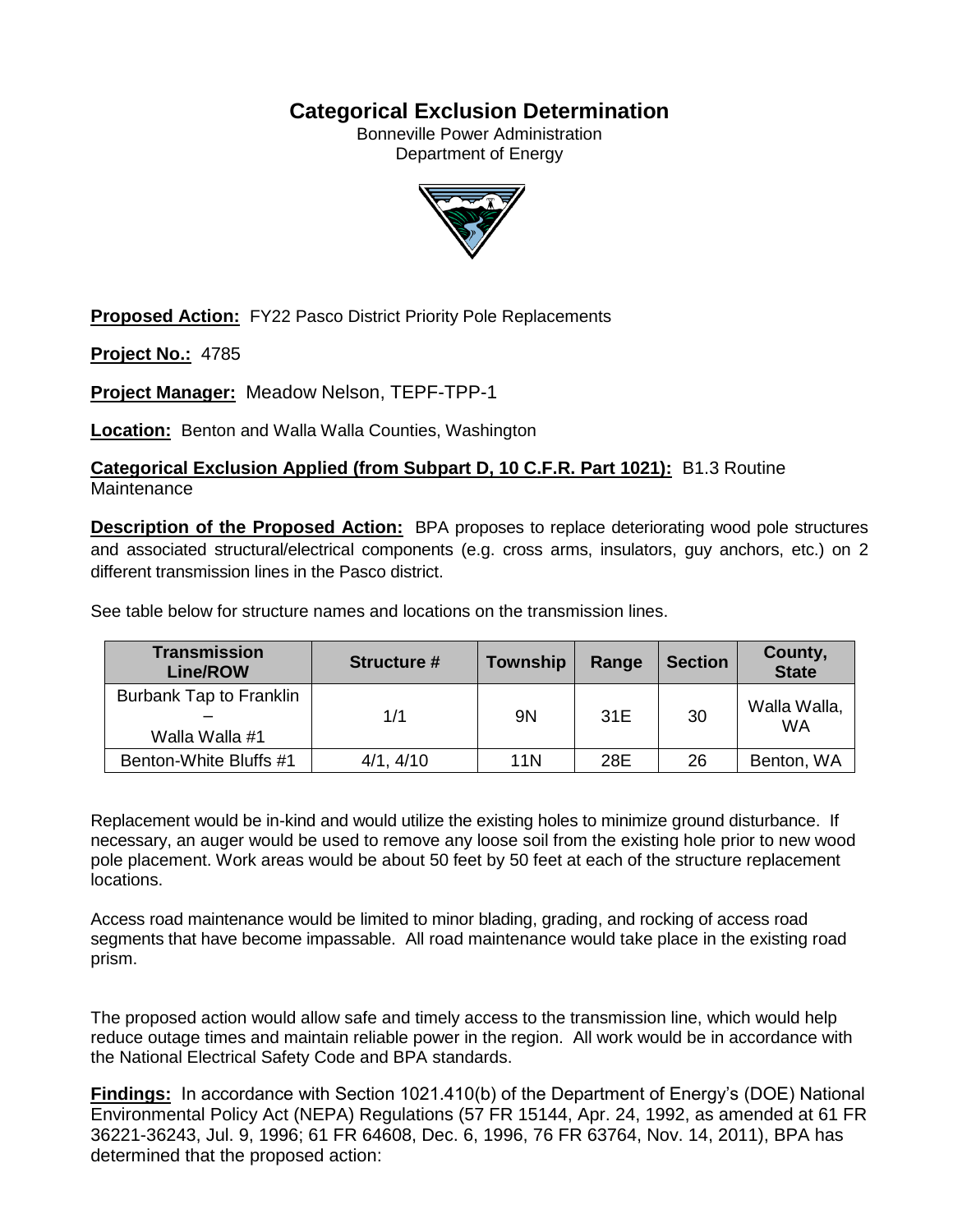- 1) fits within a class of actions listed in Appendix B of 10 CFR 1021, Subpart D (see attached Environmental Checklist);
- 2) does not present any extraordinary circumstances that may affect the significance of the environmental effects of the proposal; and
- 3) has not been segmented to meet the definition of a categorical exclusion.

Based on these determinations, BPA finds that the proposed action is categorically excluded from further NEPA review.

/s/ *Shawn Barndt* Shawn L. Barndt Physical Scientist (Environmental)

Concur:

/s/ *Katey Grange* Date: *February 2, 2022* Katey Grange NEPA Compliance Officers

Attachment(s): Environmental Checklist

cc: (w/ enclosures) T. Cossairt – TFPF-Tri Cities RMHQ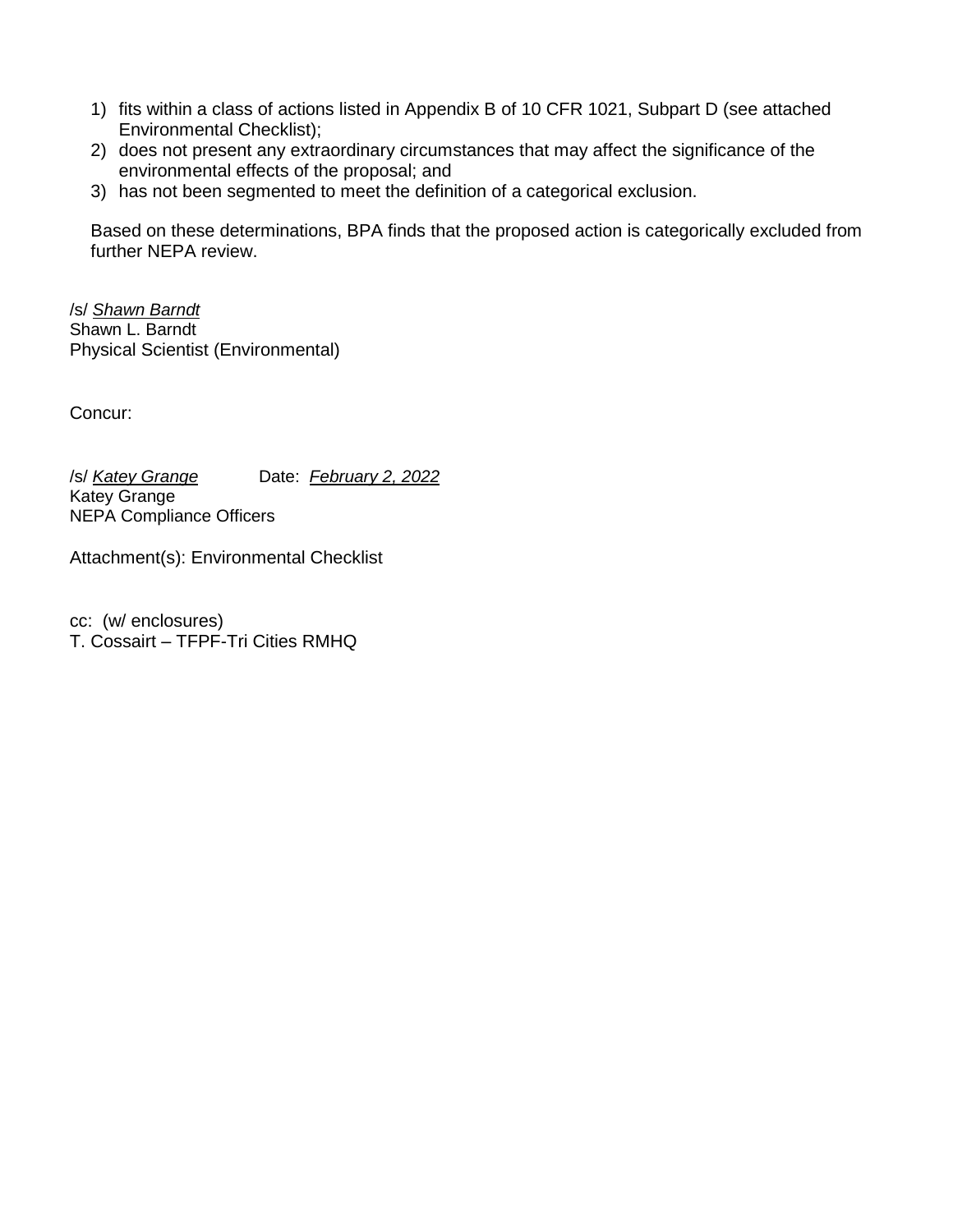# **Categorical Exclusion Environmental Checklist**

This checklist documents environmental considerations for the proposed project and explains why the project would not have the potential to cause significant impacts on environmentally sensitive resources and would meet other integral elements of the applied categorical exclusion.

## **Proposed Action:** FY22 Pasco District Priority Pole Replacements.

## **Project Site Description**

See table below for structure names and locations on the transmission lines.

| <b>Transmission</b><br><b>Line/ROW</b>    | <b>Structure #</b> | <b>Township</b> | Range | <b>Section</b> | County,<br><b>State</b>   |
|-------------------------------------------|--------------------|-----------------|-------|----------------|---------------------------|
| Burbank Tap to Franklin<br>Walla Walla #1 | 1/1                | 9N              | 31E   | 30             | Walla Walla,<br><b>WA</b> |
| Benton-White Bluffs #1                    | 4/1, 4/10          | 11N             | 28E   | 26             | Benton, WA                |

Structures being replaced are in easements on Department of Energy – Richland (DOE-RL) managed lands and within Burbank Substation. These structures are located within scablands or a rocked, industrial substation yard adjacent to a residential area. The nearest waterbody is located greater than 0.15 mile from the work areas.

## **Evaluation of Potential Impacts to Environmental Resources**

## **1. Historic and Cultural Resources**

Potential for Significance: No

Explanation: Section 106 initiation occurred on August 16, 2021. The survey was conducted on October 27, 2021. The DOE letter and report were sent out on December 20, 2021. The CTUIR, Nez Perce, DOE-RL, DAHP Wanapum and Yakama Tribes were consulted, but did not respond during the 30-day period. There are no previously recorded cultural resources around the structures that could be affected by the project. It has therefore been determined that this action would not impact cultural resources. BPA has determined that this undertaking has No Potential to Effect Historic Properties.

### Notes:

- In the event that archaeological or historic materials are discovered during project activities, work in the immediate vicinity must stop, the area would be secured, and OR SHPO/DAHP and the environmental project lead must be notified.
- Crews and equipment are to use existing access roads to and from each work site.
- Limit access road maintenance to the existing road prism.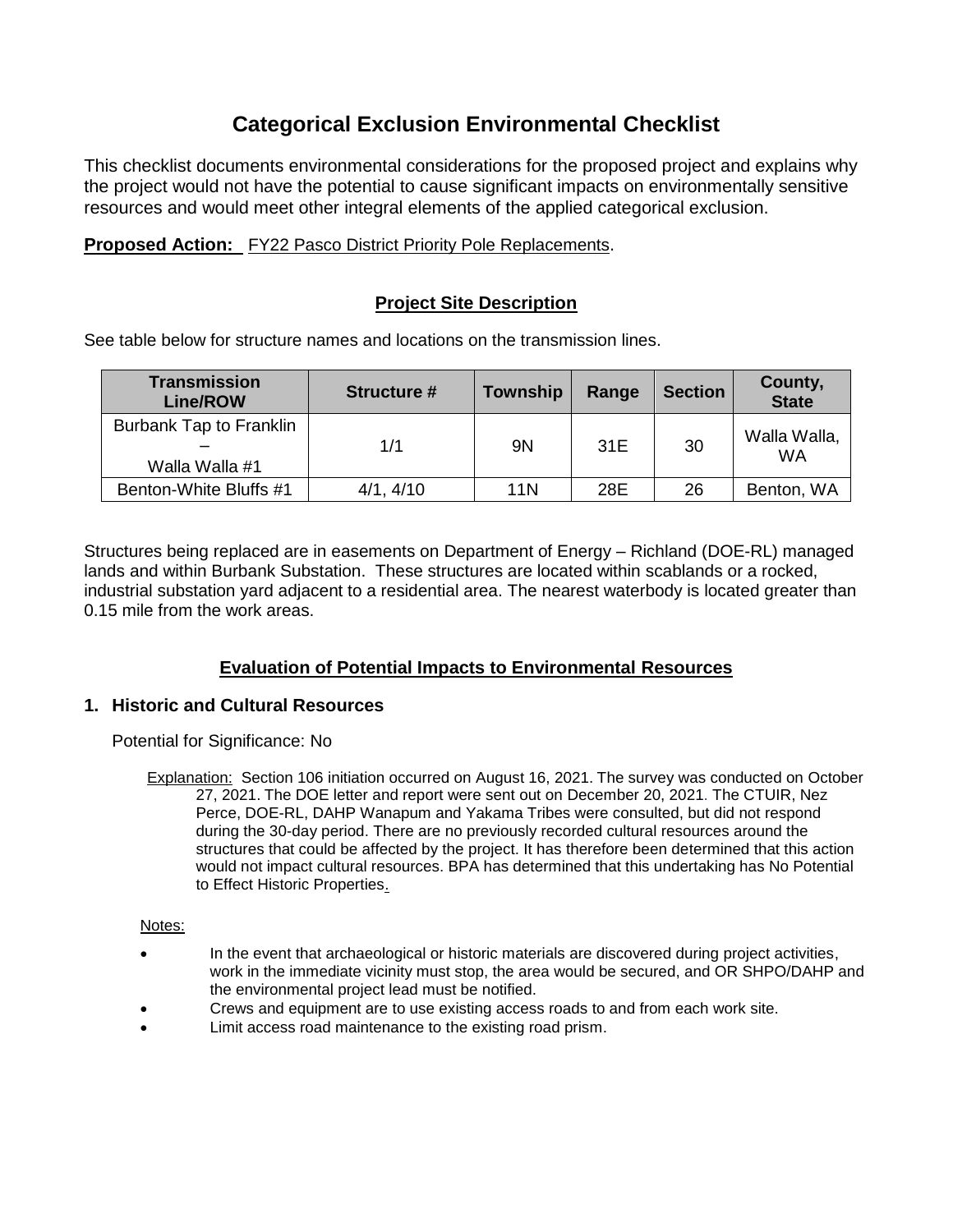## **2. Geology and Soils**

Potential for Significance: No

Explanation: Localized soil disturbance would occur during wood pole replacement and access road improvements. Standard construction erosion control measures would be utilized as necessary.

### **3. Plants (including Federal/state special-status species and habitats)**

Potential for Significance: No

Explanation: Minimal disturbance to vegetation is anticipated. There would be no effect to ESAlisted plant species. No impacts to state or federally sensitive species are anticipated. Project activities would be limited to the already impacted access road and transmission line right-of-way and would not substantially alter existing plant communities.

### **4. Wildlife (including Federal/state special-status species and habitats)**

Potential for Significance: No

Explanation: In general, the project would have a small impact to wildlife and habitat related to temporary disturbance associated with elevated equipment noise and human presence. The project would have no impacts to state or federally listed sensitive species.

## **5. Water Bodies, Floodplains, and Fish (including Federal/state special-status species, ESUs, and habitats)**

Potential for Significance: No

Explanation: The project area is not located within a floodplain and there are no nearby water bodies that support resident, anadromous, or ESA-listed fish. Erosion control best management practices combined with the distance to the nearest waterbody would ensure that sedimentation would not enter into any water body.

## **6. Wetlands**

Potential for Significance: No

**Explanation: No wetlands are within the project area.** 

## **7. Groundwater and Aquifers**

Potential for Significance: No

Explanation: No use of groundwater proposed. Maximum depth of disturbance would be about 12 feet below ground surface.

### **8. Land Use and Specially-Designated Areas**

Potential for Significance: No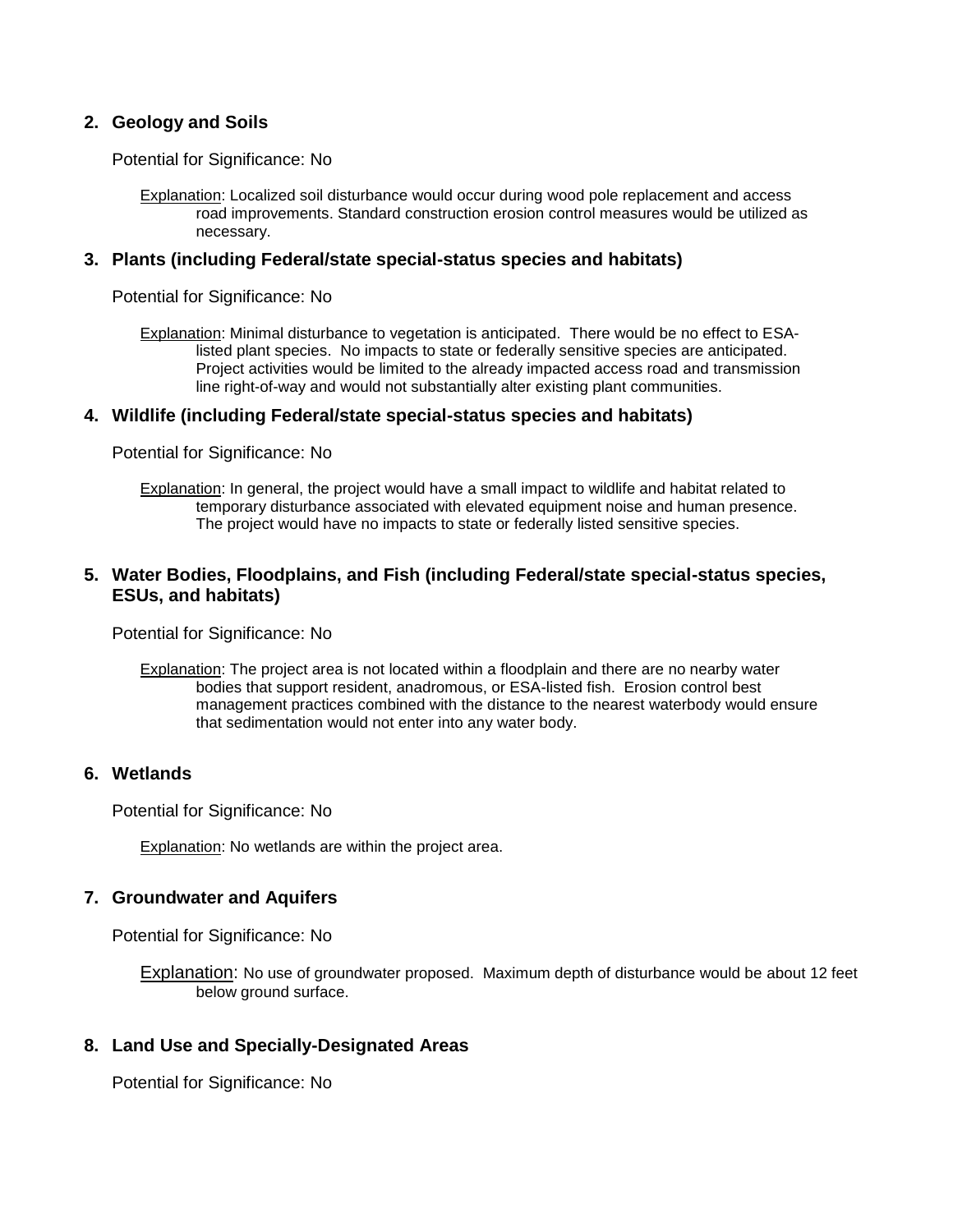Explanation: No change in land use. No specially-designated areas.

## **9. Visual Quality**

Potential for Significance: No

Explanation: All work would be performed within existing transmission line right-of-way and access road prisms. Replacement of the wood pole and associated components would be in kind and replaced in the same location.

## **10. Air Quality**

Potential for Significance: No

Explanation: The project would have a temporary impact on air quality from a small amount of vehicle emissions and dust generated during construction.

### **11. Noise**

Potential for Significance: No

Explanation: There would be temporary construction noise. Operational noise of the transmission line would not change.

### **12. Human Health and Safety**

Potential for Significance: No

**Explanation:** The proposed action would allow safe and timely access to the transmission line which would help reduce outage times and maintain reliable power in the region.

### **Evaluation of Other Integral Elements**

The proposed project would also meet conditions that are integral elements of the categorical exclusion. The project would not:

**Threaten a violation of applicable statutory, regulatory, or permit requirements for environment, safety, and health, or similar requirements of DOE or Executive Orders.**

Explanation: N/A

**Require siting and construction or major expansion of waste storage, disposal, recovery, or treatment facilities (including incinerators) that are not otherwise categorically excluded.**

Explanation: N/A